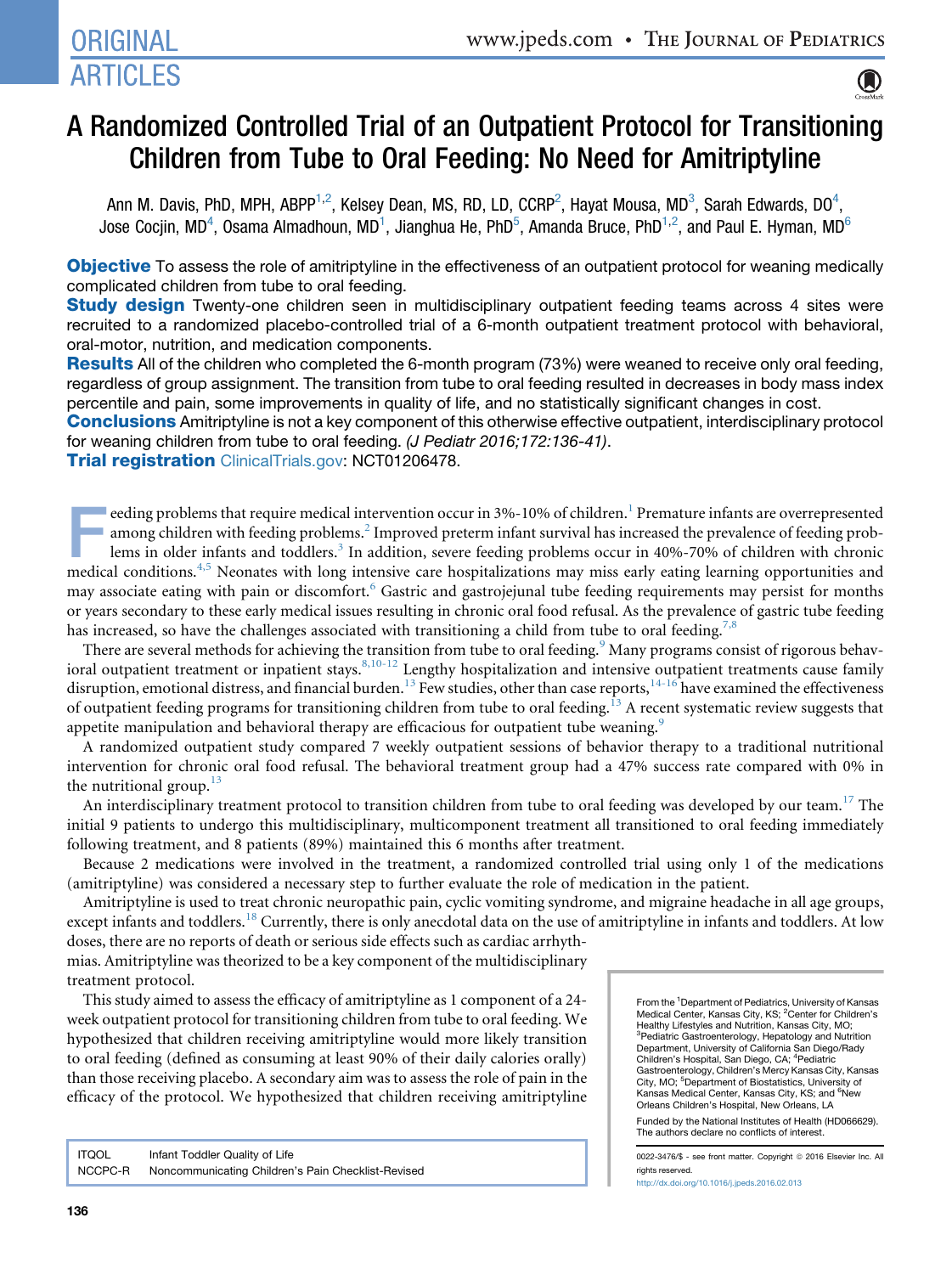would demonstrate less pain, as reported by their parents/ caregivers, and this would contribute to successful transition to oral feeding.

# **Methods**

Patients were identified through interdisciplinary feeding teams at each site. Institutional Review Board approval (12261) and [ClinicalTrials.gov](http://ClinicalTrials.gov) registration were obtained prior to enrollment. Once a child met the inclusion/exclusion criteria, families were invited to participate and consent obtained. Baseline measures were obtained by clinical trials staff at each site, after which the statistician assigned the child to placebo/amitriptyline using randomization software and conveyed this information to the pharmacy, keeping research and clinical staff blind to assignment. Medication and instructions were identical regardless of group assignment and included a dose based on subject weight (0.33 mg/kg qhs).[19](#page-5-0) The dose was increased weekly by 0.33 mg/kg until the final dose equaled 1 mg/kg. Shelf life of the active compounded liquid is 1 month, so refills were provided to both groups (placebo/amitriptyline) each month. The amitriptyline and placebo preparation were identical for taste, look, and smell. Feeding schedules were changed such that patients were fed their usual total volume and usual formula by continuous drip over 12 hours into the small intestine. Families were encouraged to contact team members with questions or concerns at any time throughout the study. Families who consented to the protocol were offered \$50 for each major clinical visit (weeks 0, 10, and 24; \$150 total) as reimbursement for transportation, effort for measure completion, and other costs.

Families received a weekly phone call from a research team member to assess the child's parent-reported weight, feeding habits, progress, and any negative side effects. If serious problems arose, providers were unblinded to the group assignment, the subject was withdrawn, and patients received all necessary treatment.

Families had 8 outpatient clinic visits after signing consent, each of which took approximately 1 hour (Figure 1). Visits were led by clinical research staff, and measures were completed as indicated, as well as medical monitoring at every clinic visit, which included electrocardiogram (ECG), vital signs, height, weight, blood draws (complete blood

count with differential, comprehensive metabolic profile), and morning cortisol (at weeks 10, 15, and 19 only). During the week 10 visit, the team prescribed the appetite stimulant megesterol (3 mg/kg two times a day). Five days after beginning the appetite stimulant, tube feedings were reduced by 1 hour each night, such that within 12 days patients were receiving no calories through their tubes. Megesterol was discontinued after 6 weeks. Amitriptyline was discontinued 6 months from when it was started by weekly titration to smaller doses over 1 month, unless the treating physician decided otherwise based upon clinical indicators.

Families were instructed to sit the patient at a table or in a high chair at home for at least 3 meals daily for approximately 10-20 minutes. Parents were instructed to present a variety of foods including some that are preferred, and some that are not, varying textures as appropriate for patient skill. Although feeding highly nutritious foods is important, for the purpose of switching from tube to oral feedings, the primary focus was on increasing oral caloric intake. It was stressed that parents never force anything into their child's mouth, including food.

Criteria for patient inclusion were 9 months to 9 years of age, having a history of chronic oral food refusal (3 months of refusing to eat more than 50% of their caloric required orally), and having been tube fed for 3 months or longer. Patients with known gastrointestinal disorders, which would negatively affect their progress (such as esophageal stricture or chronic intestinal pseudo-obstruction) were excluded, as were children with uncontrolled seizures or heart disease with cardiac conduction abnormalities. Patients unable to meet the behavioral and occupational therapy criteria for necessary oral-motor skills and behavioral control ([Table I](#page-2-0)) were excluded or were trained to meet the inclusion criteria and then enrolled. Finally, patients were to be withdrawn from the protocol at any time if their weight loss exceeded 10% of initial body weight.

### **Measures**

Percentage of kilocalories obtained orally was obtained using the 24-hour food recall, a standardized 5-pass method developed by the US Department of Agriculture for use in national dietary surveillance. This measure has been widely used in several large trials, and data suggest it is the most valid and reliable method of dietary assessment for children.<sup>[20](#page-5-0)</sup> The data were collected at week 0, week 10, and week 24 using



Figure 1. Procedures timeline. Medication was randomly assigned (placebo, amitriptyline) and included a 3-week taper up in<br>weeks 1-2 and 3 weeks 1, 2 and 3.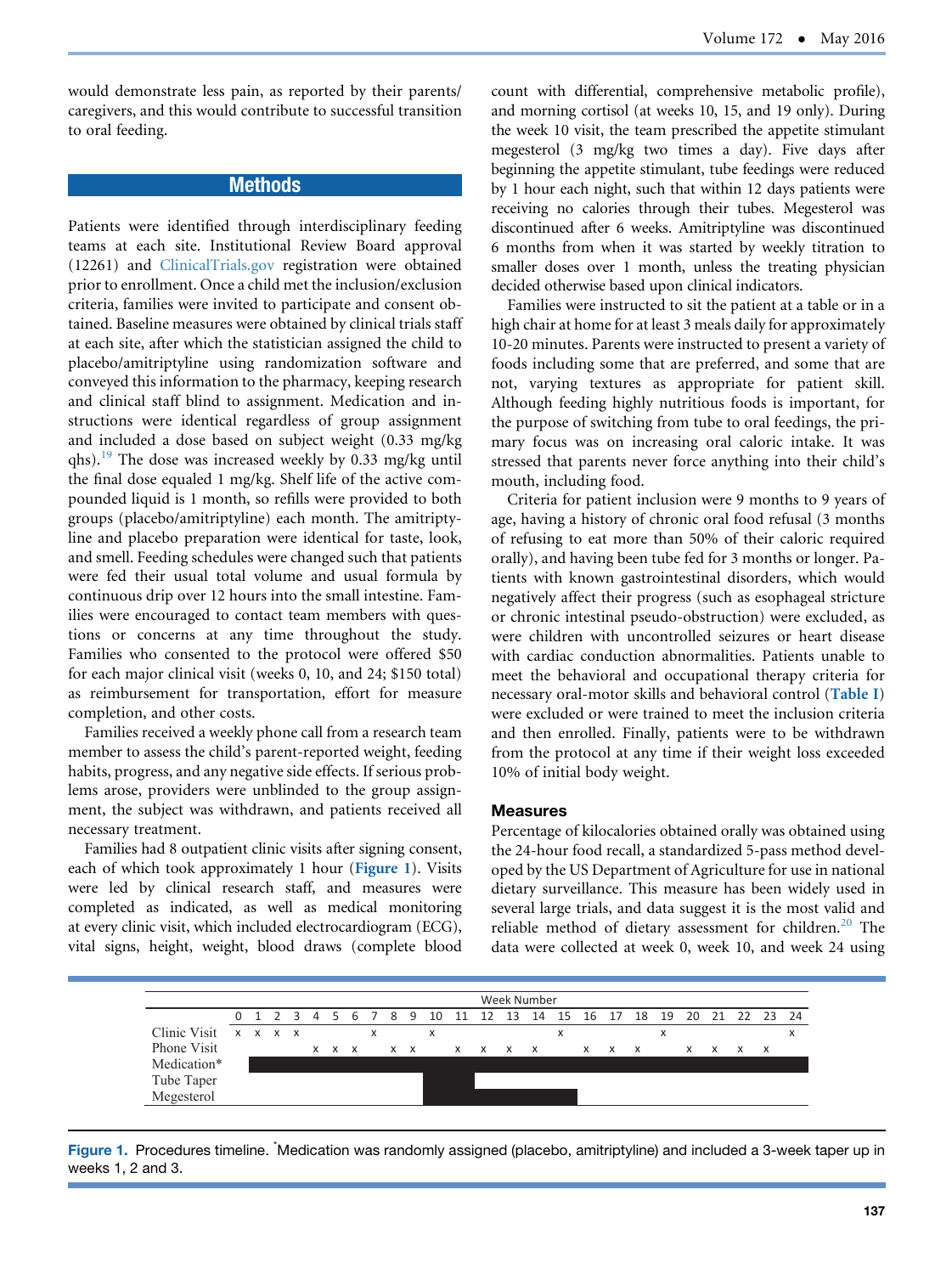<span id="page-2-0"></span>

| Table I. Oral-motor and behavioral skills                        |                                                                                                                                                                                                       |  |  |
|------------------------------------------------------------------|-------------------------------------------------------------------------------------------------------------------------------------------------------------------------------------------------------|--|--|
| Name of skill                                                    | <b>Descriptor</b>                                                                                                                                                                                     |  |  |
| Age-appropriate strength and coordination<br>of the oral cavity* | Adequate range of motion, strength and coordinated movement of the lips, tongue, jaw; if safety of swallow is in<br>question, a study will be done to assess; child must have safe swallow to proceed |  |  |
| Head/neck/trunk support*                                         | Strength and control of the head, neck, and trunk to provide midline stability of the body                                                                                                            |  |  |
| Sensory processing*                                              | No major overt sensory processing issues that interfere with daily life activities, specifically eating/feeding                                                                                       |  |  |
| Regular meals*                                                   | Coming to the meal setting at least 2-3 times per day, willingly                                                                                                                                      |  |  |
| Limited grazing <sup>1</sup>                                     | Child does not simply graze throughout the day, but participates in structured family mealtimes                                                                                                       |  |  |
| Same location*                                                   | Daily meals take place in the same location                                                                                                                                                           |  |  |
| Meal Length <sup>T</sup>                                         | Meal length falls between 10-20 minutes                                                                                                                                                               |  |  |
| Meal distractions <sup>T</sup>                                   | There are few distractions during mealtime (ex. TV), that occur on a routine basis; a child who requires significant<br>distraction in order to take bites is not eligible                            |  |  |
| Family mealtime <sup>T</sup>                                     | The child and family eat meals together on a regular basis                                                                                                                                            |  |  |
| Structured start and end <sup>†</sup>                            | The parent dictates the start and end of the meal with a simple command such as "It's time to eat" or "You may get<br>down now"                                                                       |  |  |
| Parent behavior during meals <sup>t</sup>                        | Parent behavior during meals is appropriate with limited coaxing and no velling or threatening                                                                                                        |  |  |
| Force feeding*                                                   | There is never any forcing of food or other objects into the child's mouth                                                                                                                            |  |  |
| Meal demeanor*                                                   | Child is neutral or positive in response to mealtime without crying or constantly turning head away from spoon                                                                                        |  |  |
| Good food presentation <sup>1</sup>                              | Appropriate amount/variety of foods are presented in a calm, relaxed manner; feeders announce each bite                                                                                               |  |  |

\*Required prior to starting protocol.

†Trained during first 10 weeks of protocol if not present at baseline.

standardized probes by highly trained research staff, and parents were presented with paper food models and measuring devices prior to interviews to reference during the recall. Recalls were analyzed with the Nutritional Data System for Research, v 2005; University of Minnesota, Minneapolis, Minnesota.

Noncommunicating Children's Pain Checklist-Revised (NCCPC-R) is a 30 item measure intended to assess pain in children who are unable to speak because of cognitive or physical impairments. Previous research indicates strong psychometric properties ( $\alpha$  = 0.93) and acceptable reliability across 3 time points in the current study ( $\alpha$  = 0.80) There are 7 subscales including vocal, social, facial, activity, body/ limbs, physiological, and eating/sleeping.<sup>[21](#page-5-0)</sup> This measure was completed by parents at week 0, week 10, and week 24.

Child quality of life was measured with the Infant Toddler Quality of Life (ITQOL) v 04.06 questionnaire, which has been validated for children as young as 2 months of age. The measure has 97 items which result in 9 multi-item scales, 2 global items, and 2 single item (only multi-item scales were included here). The ITQOL is a well-established, reliable (Cronbach  $\alpha$  > .70), and valid measure of infant and toddler quality of life. This measure was completed by parents at week 0 and week 24.

In order to assess cost of caring for their child, parents completed a simple questionnaire asking them the amount of money they spent on the medical care of their child in the previous week. Costs were broken out by medications, food, and other care items. This measure was completed by parents at week 0 and week 24.

**Descriptive statistics were run for the overall sample and to** test for differences at baseline between groups. Analyses for aim 1 first assessed effectiveness of the protocol for the entire sample, regardless of group assignment using paired samples t test or signed rank test if normality assumption was violated for all primary outcome variables. To test for differences between groups, 2-sample t tests were run or the Wilcoxon rank-sum test was run if the normality assumption was not satisfied. To assess aim 2, a bivariate correlation was run between change in % kilocalories obtained orally and change in pain on the NCCPC-R. As this is a pilot study, corrections for multiple comparisons were not included. The analyses of 24 week pre-post change were based upon completers only. An a priori sample size calculation based upon the primary outcome variable of % kilocalories obtained orally (assuming a success rate in the amitriptyline group of 80%, and in the control group of 30%), revealed that a 1-sided Fisher exact test has 81% power of detecting the difference with 15 subjects in each group (total 30 patients).

## **Results**

A total of 21 patients were randomized and enrolled September 2010 through December 1, 2014 ([Table II](#page-6-0) and [Figure 2](#page-6-0); available at [www.jpeds.com](http://www.jpeds.com)). Baseline characteristics are presented in [Table III](#page-6-0) (available at [www.](http://www.jpeds.com) [jpeds.com\)](http://www.jpeds.com). Twelve were assigned to placebo and 9 to amitriptyline; 10 were female (52.63%) and 17 were white (80.95%). The 2 groups (placebo, amitriptyline) were not significantly different at baseline on any key characteristics. Two patients withdrew prior to the baseline visit (10%), and 5 more patients withdrew during the study (5 placebo, 2 amitriptyline; 24%) leaving 14 completers (7 placebo, 7 amitriptyline). Reasons for withdrawal included not completing baseline paperwork  $(n = 2)$ ; seizure  $(n = 1)$ , assigned to placebo), parent disagreement regarding suitability of patient for protocol  $(n = 1)$ , poor compliance with protocol  $(n = 1)$ , and weight loss  $(n = 2)$ .

All patients who completed the protocol (regardless of group assignment) obtained 100% of their kilocalories orally at posttreatment (baseline % kilocalories oral =  $26.93 \pm 16.31$ ; post =  $100.00 \pm 0.00$ ;  $t = -16.16$ ,  $P < .001$ ). Body mass index percentile decreased across the entire sample from pre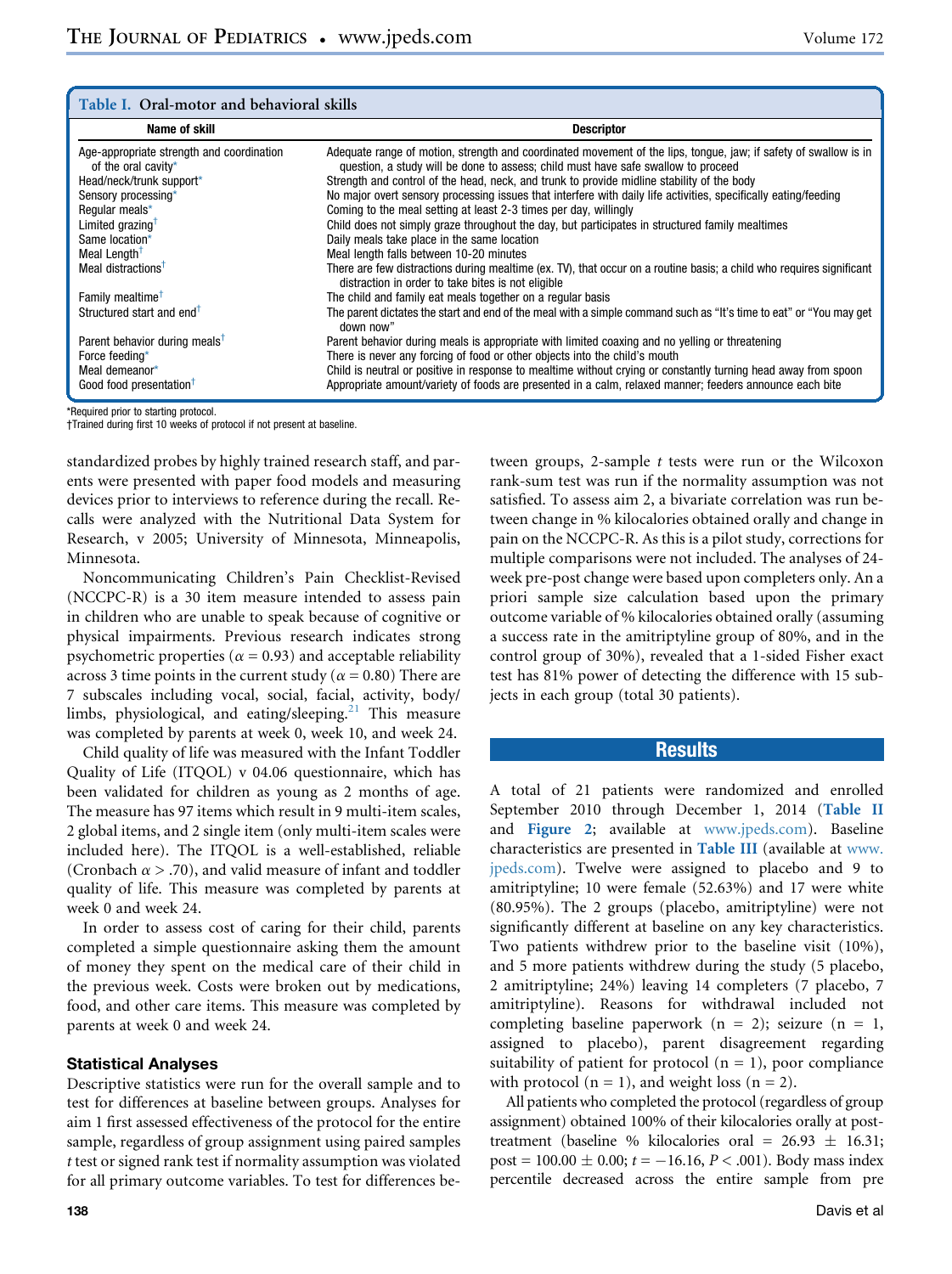$(45.11 \pm 30.63)$  to post  $(27.86 \pm 30.52; t = 2.73, P = .017)$ . Pain decreased from pre (12.85  $\pm$  12.37) to post (8.0  $\pm$  14.27;  $t = 1.85$ ,  $P = .006$ ). Nonstatistically significant changes from pre to post included decreases in total cost of care (in US dollars; pre =  $643.54 \pm 1495.98$ ; post =  $115.29 \pm 149.19$ ;  $z = 1.51$ ;  $P = .13$ ). [Table IV](#page-7-0) (available at [www.jpeds.com](http://www.jpeds.com)) shows quality of life changes. There were no between group (placebo/amitriptyline) differences for change from pre to posttreatment for any of the measures (Table V).

Aim 2, the role of pain in the efficacy of the protocol (regardless of group assignment), was difficult to assess as all of the children who completed the study were taking all of their calories orally at the end of the study, meaning that there were ceiling effects in terms of protocol effectiveness. The correlation between change in % kilocalories obtained orally and change in total NCCPC-R score was not significant (Pearson correlation =  $-0.35$ ,  $P = .27$ ).

There were no serious adverse events reported during the current study that were determined to be associated with the protocol. Reported symptoms that patients experienced during the study period included irritability, vomiting, choking, constipation, cough, Crohn's disease exacerbation, elbow injury, fever, gum sensitivity/teething, infectious pneumonia, postnasal drip, restless sleep, watery eyes, and low cortisol levels. The low morning serum cortisol levels were associated with the 6 weeks of megesterol. Based upon these findings in the initial subjects, we changed the protocol to include megesterol for only 4 weeks, instead of the planned 6 weeks, which avoided the adrenal hypofunction. There were no side effects or ECG changes associated with the amitriptyline. Details of the effects of amitriptyline on ECGs can be found in a separate publication. $^{22}$  $^{22}$  $^{22}$ 

# **Discussion**

The current study assessed the efficacy of amitriptyline in a 24-week outpatient multidisciplinary protocol for transitioning infants and toddlers from tube to oral feeding. Of the 21 patients who were randomized, 2 did not complete baseline paperwork, and 5 more withdrew during the protocol. The rate of drop out after starting treatment (24%) is consistent with previous research of this nature (30%; 12). Of all patients enrolled in the study (including completers and noncompleters), 87.5% transitioned to oral feeding regardless of group assignment, demonstrating that amitriptyline was

| Table V. Change scores from pre to post on key<br>variables by group |                      |                    |  |
|----------------------------------------------------------------------|----------------------|--------------------|--|
|                                                                      | <b>Amitriptyline</b> | <b>Placebo</b>     |  |
| % Kilocalories obtained orally                                       | 68.62 (17.29)        | 76.89 (15.68)      |  |
| <b>BMI</b> percentile                                                | $-25.06(29.47)$      | $-9.44(14.25)$     |  |
| NCCPC-R                                                              | $-2.5(19.85)$        | $-6.86(8.65)$      |  |
| <b>ITQOL-Behavior</b>                                                | $-20.63(38.25)$      | $-16.58(42.53)$    |  |
| Cost of care                                                         | $-61.67(89.34)$      | $-994.83(1884.78)$ |  |

**BMI**, body mass index.

Note: differences not statistically significant.

only other study of an outpatient clinic based protocol for moving children off of their feeding tubes found a 47% success rate for their behavioral therapy intervention (and a 0% success rate for their nutritional intervention).<sup>[13](#page-4-0)</sup> A study of weaning children through hunger provocation during a day-treatment program<sup>[23](#page-5-0)</sup> attained an 86% success rate in the 2-week program. Thus, the success rate of the current protocol appears to be an improvement over both clinic based programs and day-treatment programs. The current study used an appetite stimulant, which could have contributed to the success of participants. The precise

not necessary in transitioning children to oral eating. The

mechanism of action that leads to increased appetite and weight gain is unknown, but is likely related to megestrol's glucocorticoid effect. $24$  There are several pediatric trials examining megesterol therapy for anorexia or malnutri-tion<sup>[25-27](#page-5-0)</sup>; however, safety and efficacy in children like those studied here remain to be defined. Studies of megestrol and other appetite stimulants used in the pediatric population are warranted, with a focus on their use in facilitating tube weaning.

Our primary measure of body mass, body mass index percentile, decreased regardless of group assignment, but remained in the "normal" range. Hartdorff et al found a mean weight loss of 8.8% in their hunger provocation daytreatment study, less than the rate of weight loss found here. Across both our study and the Hartdorff study, a few parents withdrew children because of parent concerns about weight loss. Unfortunately, neither study assessed for parent stress using a validated measure, which would help to further delineate the relationship between parent stress and tube weaning. Another possibility regarding the weight loss seen in children undergoing the transition from tube to oral feeding may be that tube-fed children are actually overfed.<sup>[28](#page-5-0)</sup>

We hypothesized that pain plays an important role in feeding refusal in children, $29$  which is why we included a pain treatment medication (amitriptyline) and jejunal feedings in our protocol. The current results do not support amitriptyline as a key component, but it is possible that pain (or, parent perception of pain) may play a role. Pain, as measured by parent report, decreased from pre to post for the entire sample, with no differences by group, and there was no relationship between change in % kilocalories oral and change in pain scores. All patients in our study received continuous overnight feedings for 10 weeks prior to the initiation of tube weaning. Continuous overnight feedings avoid the gastric distension associated with bolus feeding, which can be perceived as a noxious stimulus in a patient with visceral hypersensitivity. Lack of pediatric-specific literature comparing the use of continuous vs bolus feeds highlights the existence of a knowledge gap that, if studied, may help us to understand how pain may be related to weaning in tube fed children.

Baseline and poststudy scores for quality of life were generally low (poor). Others reported children with functional abdominal pain and burns $30$  had quality of life scores that were, on average, at least 10 points higher than the scores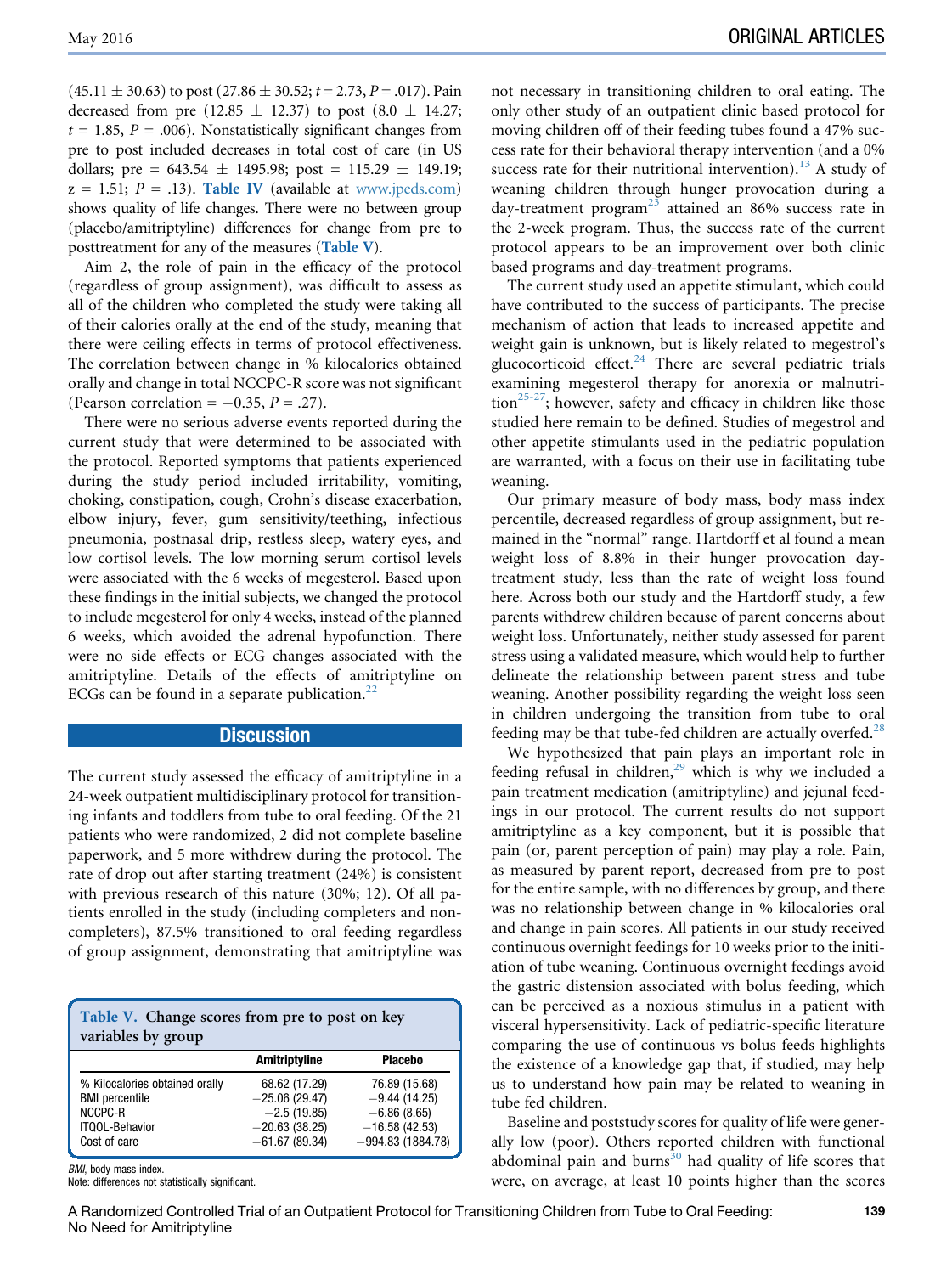<span id="page-4-0"></span>found in this tube feeding sample. Our data do suggest that tube feeding may negatively impact child quality of life, and that transitioning to oral feeding may improve child quality of life, but that it still may remain negatively impacted even after the transition to oral feeding. Thus, there may be a need for continued work with the family to improve quality of life even after the transition has taken place, which is not currently part of routine interdisciplinary clinical care.<sup>[31](#page-5-0)</sup> The current results suggest that quality of life improves, as measured by some subscales, as a child transitions from tube to oral eating. The subscales of Growth and Development; Behavior; General Health Perceptions; Parental Impact: Emotional; and Parental Impact: Time improved significantly on the ITQOL from pre- to posttreatment. Therefore, any work on quality of life after the transition to oral feeding may want to focus on Physical Abilities; Discomfort/Pain; Temperament and Moods; and General Behavior as these were the subscales that did not see statistically significant improvements from pre- to posttreatment.

The average cost of care decreased as the child transitioned from tube feeding to oral feeding, but this change was not statistically significant because of the large variations in reported cost, regardless of group assignment. Future studies would overcome these weaknesses by using a larger sample size, or by using a more highly structured measure of cost, perhaps one that also asked if the previous 7 days was representative of the previous weeks or asked about a representative week, as possibly there was also variability on a week by week basis that was not captured by our current measure.

The current study had several weaknesses, primarily our small sample size. The small sample size was directly due to problems with recruitment, which occurred uniformly across the 4 participating sites. The primary reason for refusal was that parents did not want to be randomly assigned to the amitriptyline/placebo; they either wanted the drug or did not, but refused to leave that decision to chance. Despite the lack of ability to recruit our target, however, we did achieve statistically significant results for the effectiveness of our protocol, indicating that our power calculations may have overestimated our needs. It is also possible, however, that had we recruited a larger sample, some of our secondary measures, such as cost, may have achieved statistically significant results. Further research with larger samples will be necessary to determine if and how amitriptyline may affect the relationship between pain and oral intake in these medically complicated children. Future research will also need to assess how our protocol works for specific age groups and developmental ranges, as these ranges for the current study were rather broad.

In terms of future directions, we need a better understanding of which remaining parts of the protocol are key to successful weaning, particularly focusing on whether or not megesterol impacts the transition to oral feeding. Other important components of the protocol that need further investigation include the use of continuous jejunal feedings, the 10-day nature of the tube wean, and the impact of the amount of time a child has been tube fed on this weaning process. Outside of protocol efficacy, the results here have suggested a need for future research regarding whether or not tube fed children are overfed, and what role parent stress plays in the weaning process. For example, it may be possible that amitriptyline could be useful for specific groups of children, such as those from families where parent stress plays a very large role, or for children with a significant pain history.

In sum, the current study does not support amitriptyline as a component of our protocol for weaning children from tube to oral feeding. Future research, as outlined above, is needed in order to determine the optimal methods for moving medically fragile children from tube to oral feeding.  $\blacksquare$ 

We thank the members of our Data Safety Monitoring Board, including Drs Susan R. Orenstein, Miguel Saps, Sudarshan R. Jadcherla, and the courageous families who partnered with us in this work.

Submitted for publication Nov 20, 2015; last revision received Jan 20, 2016; accepted Feb 3, 2016.

Reprint requests: Ann M. Davis, PhD, MPH, ABPP, Department of Pediatrics, University of Kansas Medical Center, 3901 Rainbow Blvd, MS 4004, Kansas City, KS 66160. E-mail: [Adavis6@kumc.edu](mailto:Adavis6@kumc.edu)

### References

- 1. [Manikam R, Perman JA. Pediatric feeding disorders. J Clin Gastroen](http://refhub.elsevier.com/S0022-3476(16)00161-X/sref1)[terol 2000;30:34-46](http://refhub.elsevier.com/S0022-3476(16)00161-X/sref1).
- 2. [Rommel N, De Meyer AM, Feenstra L, Veereman-Wauters G. The](http://refhub.elsevier.com/S0022-3476(16)00161-X/sref2) [complexity of feeding problems in 700 infants and young children pre](http://refhub.elsevier.com/S0022-3476(16)00161-X/sref2)[senting to a tertiary care institution. J Pediatr Gastroenterol Nutr 2003;](http://refhub.elsevier.com/S0022-3476(16)00161-X/sref2) [37:75-84](http://refhub.elsevier.com/S0022-3476(16)00161-X/sref2).
- 3. [Stephens BE, Vohr BR. Neurodevelopmental outcome of the premature](http://refhub.elsevier.com/S0022-3476(16)00161-X/sref3) [infant. Pediatr Clin North Am 2009;56:631-46](http://refhub.elsevier.com/S0022-3476(16)00161-X/sref3).
- 4. [Rudolph CD, Link DT. Feeding disorders in infants and children. Pediatr](http://refhub.elsevier.com/S0022-3476(16)00161-X/sref4) [Clin North Am 2002;49:97-112. vi.](http://refhub.elsevier.com/S0022-3476(16)00161-X/sref4)
- 5. [Staiano A. Food refusal in toddlers with chronic diseases. J Pediatr Gas](http://refhub.elsevier.com/S0022-3476(16)00161-X/sref5)[troenterol Nutr 2003;37:225-7](http://refhub.elsevier.com/S0022-3476(16)00161-X/sref5).
- 6. [Zangen T, Ciarla C, Zangen S, DiLorenzo C, Flores AF, Cocjin J, et al.](http://refhub.elsevier.com/S0022-3476(16)00161-X/sref6) [Gastrointestinal motility and sensory abnormalities may contribute to](http://refhub.elsevier.com/S0022-3476(16)00161-X/sref6) [food refusal in medically fragile toddlers. J Pediatr Gastroenterol Nutr](http://refhub.elsevier.com/S0022-3476(16)00161-X/sref6) [2003;37:287-93](http://refhub.elsevier.com/S0022-3476(16)00161-X/sref6).
- 7. [Mason SJ, Harris G, Blissett J. Tube feeding in infancy: implications for](http://refhub.elsevier.com/S0022-3476(16)00161-X/sref7) [the development of normal eating and drinking skills. Dysphagia 2005;](http://refhub.elsevier.com/S0022-3476(16)00161-X/sref7) [20:46-61](http://refhub.elsevier.com/S0022-3476(16)00161-X/sref7).
- 8. [Senez C, Guys JM, Mancini J, Paz Paredes A, Lena G, Choux M. Weaning](http://refhub.elsevier.com/S0022-3476(16)00161-X/sref8) [children from tube to oral feeding. Childs Nerv Syst 1996;12:590-4](http://refhub.elsevier.com/S0022-3476(16)00161-X/sref8).
- 9. [Lukens CT, Silverman AH. Systematic review of psychological interven](http://refhub.elsevier.com/S0022-3476(16)00161-X/sref9)[tions for pediatric feeding problems. J Pediatr Psychol 2014;39:903-17.](http://refhub.elsevier.com/S0022-3476(16)00161-X/sref9)
- 10. [Blackman JA, Nelson CL. Rapid introduction of oral feedings to tube-fed](http://refhub.elsevier.com/S0022-3476(16)00161-X/sref10) [patients. J Dev Behav Pediatr 1987;8:63-7.](http://refhub.elsevier.com/S0022-3476(16)00161-X/sref10)
- 11. [Byars KC, Burklow KA, Ferguson K, O'Flaherty T, Santoro K, Kaul A. A](http://refhub.elsevier.com/S0022-3476(16)00161-X/sref11) [multicomponent behavioral program for oral aversion in children](http://refhub.elsevier.com/S0022-3476(16)00161-X/sref11) [dependent on gastrostomy feedings. J Pediatr Gastroenterol Nutr](http://refhub.elsevier.com/S0022-3476(16)00161-X/sref11) [2003;37:473-80](http://refhub.elsevier.com/S0022-3476(16)00161-X/sref11).
- 12. [Clawson B, Selden M, Lacks M, Deaton AV, Hall B, Bach R. Complex](http://refhub.elsevier.com/S0022-3476(16)00161-X/sref12) [pediatric feeding disorders: using teleconferencing technology to](http://refhub.elsevier.com/S0022-3476(16)00161-X/sref12) [improve access to a treatment program. Pediatr Nurs 2008;34:213-6](http://refhub.elsevier.com/S0022-3476(16)00161-X/sref12).
- 13. [Benoit D, Wang EE, Zlotkin SH. Discontinuation of enterostomy tube](http://refhub.elsevier.com/S0022-3476(16)00161-X/sref13) [feeding by behavioral treatment in early childhood: a randomized](http://refhub.elsevier.com/S0022-3476(16)00161-X/sref13) [controlled trial. J Pediatr 2000;137:498-503](http://refhub.elsevier.com/S0022-3476(16)00161-X/sref13).
- 14. [Dunbar SB, Jarvis AH, Breyer M. The transition from nonoral to oral](http://refhub.elsevier.com/S0022-3476(16)00161-X/sref14) [feeding in children. Am J Occup Ther 1991;45:402-8.](http://refhub.elsevier.com/S0022-3476(16)00161-X/sref14)
- 15. [Gutentag S, Hammer D. Shaping oral feeding in a gastronomy tube](http://refhub.elsevier.com/S0022-3476(16)00161-X/sref15)[dependent child in natural settings. Behav Modif 2000;24:395-410.](http://refhub.elsevier.com/S0022-3476(16)00161-X/sref15)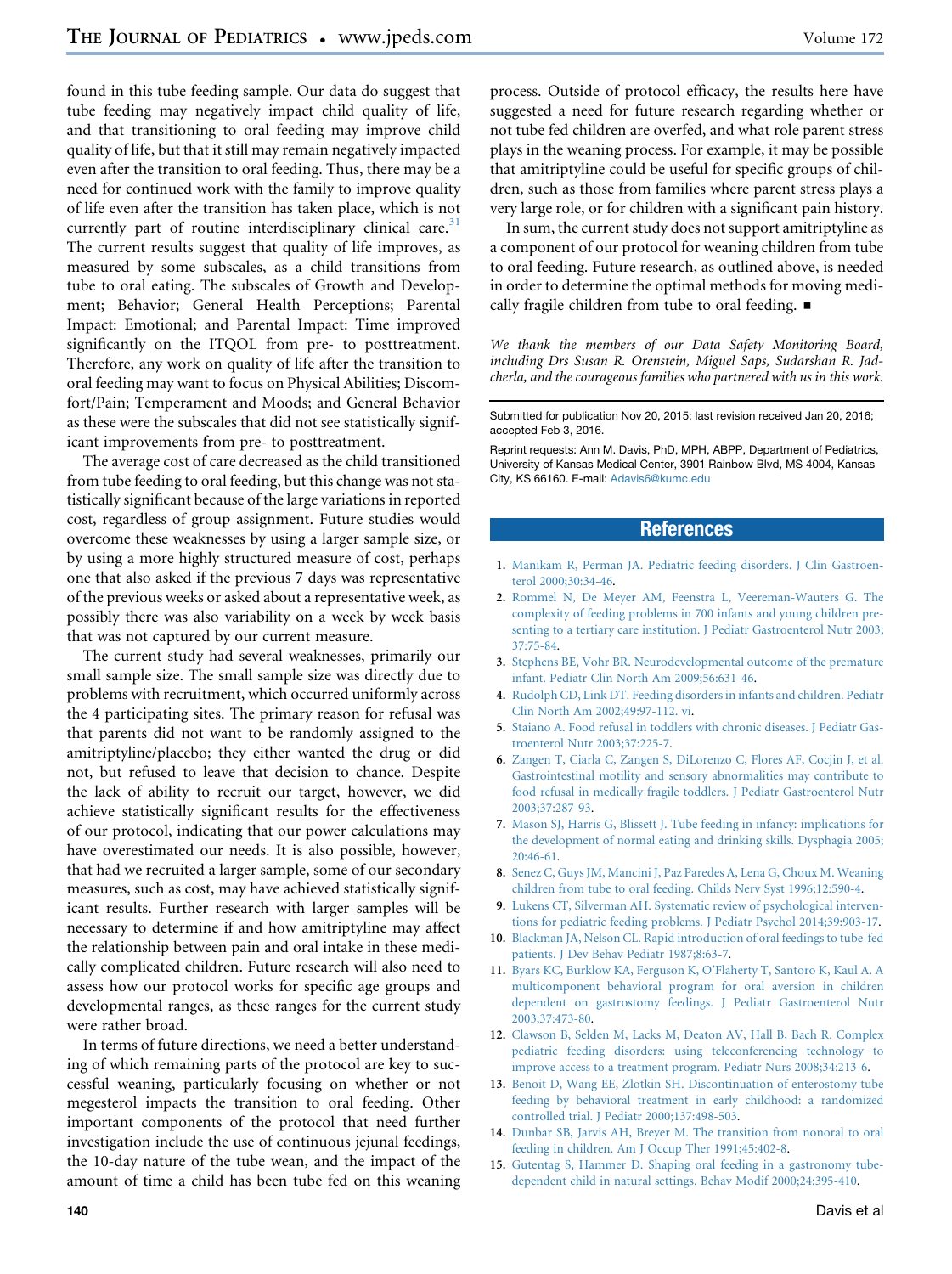- <span id="page-5-0"></span>16. [Luiselli JK. Cueing, demand fading, and positive reinforcement to estab](http://refhub.elsevier.com/S0022-3476(16)00161-X/sref16)[lish self-feeding and oral consumption in a child with chronic food](http://refhub.elsevier.com/S0022-3476(16)00161-X/sref16) [refusal. Behav Modif 2000;24:348-58.](http://refhub.elsevier.com/S0022-3476(16)00161-X/sref16)
- 17. [Davis AM, Bruce AS, Mangiaracina C, Schulz T, Hyman P. Moving from](http://refhub.elsevier.com/S0022-3476(16)00161-X/sref17) [tube to oral feeding in medically fragile nonverbal toddlers. J Pediatr](http://refhub.elsevier.com/S0022-3476(16)00161-X/sref17) [Gastroenterol Nutr 2009;49:233-6.](http://refhub.elsevier.com/S0022-3476(16)00161-X/sref17)
- 18. [Saarto T, Wiffen PJ. Antidepressants for neuropathic pain. Cochrane](http://refhub.elsevier.com/S0022-3476(16)00161-X/sref18) [Database Syst Rev 2007;CD005454.](http://refhub.elsevier.com/S0022-3476(16)00161-X/sref18)
- 19. [Taketomo C, Hodding J, Kraus D. Pediatric dosage handbook. 6th ed.](http://refhub.elsevier.com/S0022-3476(16)00161-X/sref19) [Hudson, OH: Lexi-Comp, Inc; 1999.](http://refhub.elsevier.com/S0022-3476(16)00161-X/sref19)
- 20. [Frank GC, Berenson GS, Schilling PE, Moore MC. Adapting the 24-hr.](http://refhub.elsevier.com/S0022-3476(16)00161-X/sref20) [recall for epidemiologic studies of school children. J Am Diet Assoc](http://refhub.elsevier.com/S0022-3476(16)00161-X/sref20) [1977;71:26-31](http://refhub.elsevier.com/S0022-3476(16)00161-X/sref20).
- 21. [Breau LM, McGrath PJ, Camfield CS, Finley GA. Psychometric proper](http://refhub.elsevier.com/S0022-3476(16)00161-X/sref21)[ties of the non-communicating children's pain checklist-revised. Pain](http://refhub.elsevier.com/S0022-3476(16)00161-X/sref21) [2002;99:349-57.](http://refhub.elsevier.com/S0022-3476(16)00161-X/sref21)
- 22. Silver D, Lilje C, Davis A, Mousa H, Hyman P. Electrocardiograms in infants and toddlers on low does amitriptyline. J Pediatr Gastroenterol Nutr 2015; accepted for presentation at the NASPGHAN annual meeting October 2015.
- 23. [Hartdorff CM, Kneepkens CM, Stok-Akerboom AM, van Dijk-](http://refhub.elsevier.com/S0022-3476(16)00161-X/sref23)[Lokkart EM, Engels MA, Kindermann A. Clinical tube weaning](http://refhub.elsevier.com/S0022-3476(16)00161-X/sref23) [supported by hunger provocation in fully-tube-fed children. J Pediatr](http://refhub.elsevier.com/S0022-3476(16)00161-X/sref23) [Gastroenterol Nutr 2015;60:538-43.](http://refhub.elsevier.com/S0022-3476(16)00161-X/sref23)
- 24. RXmed, Megace. [http://www.rxmed.com/b.main/b2.pharmaceutical/](http://www.rxmed.com/b.main/b2.pharmaceutical/b2.prescribe.html) [b2.prescribe.html](http://www.rxmed.com/b.main/b2.pharmaceutical/b2.prescribe.html). Accessed January 19, 2016.
- 25. [Marchand V, Baker SS, Stark TJ, Baker RD. Randomized, double](http://refhub.elsevier.com/S0022-3476(16)00161-X/sref25)[blind, placebo-controlled pilot trial of megestrol acetate in malnour](http://refhub.elsevier.com/S0022-3476(16)00161-X/sref25)[ished children with cystic fibrosis. J Pediatr Gastroenterol Nutr 2000;](http://refhub.elsevier.com/S0022-3476(16)00161-X/sref25) [31:264-9.](http://refhub.elsevier.com/S0022-3476(16)00161-X/sref25)
- 26. [Eubanks V, Koppersmith N, Wooldridge N, Clancy JP, Lyrene R,](http://refhub.elsevier.com/S0022-3476(16)00161-X/sref26) [Arani RB, et al. Effects of megestrol acetate on weight gain, body compo](http://refhub.elsevier.com/S0022-3476(16)00161-X/sref26)[sition, and pulmonary function in patients with cystic fibrosis. J Pediatr](http://refhub.elsevier.com/S0022-3476(16)00161-X/sref26) [2002;140:439-44.](http://refhub.elsevier.com/S0022-3476(16)00161-X/sref26)
- 27. [Couluris M, Mayer JL, Freyer DR, Sandler E, Xu P, Krischer JP. The ef](http://refhub.elsevier.com/S0022-3476(16)00161-X/sref27)[fect of cyproheptadine hydrochloride \(periactin\) and megestrol acetate](http://refhub.elsevier.com/S0022-3476(16)00161-X/sref27) [\(megace\) on weight in children with cancer/treatment-related cachexia.](http://refhub.elsevier.com/S0022-3476(16)00161-X/sref27) [J Pediatr Hematol Oncol 2008;30:791-7](http://refhub.elsevier.com/S0022-3476(16)00161-X/sref27).
- 28. [Thureen PJ. The neonatologist's dilemma: catch-up growth or beneficial](http://refhub.elsevier.com/S0022-3476(16)00161-X/sref28) [undernutrition in very low birth weight infants-what are optimal growth](http://refhub.elsevier.com/S0022-3476(16)00161-X/sref28) [rates? J Pediatr Gastroenterol Nutr 2007;45\(Suppl 3\):S152-4](http://refhub.elsevier.com/S0022-3476(16)00161-X/sref28).
- 29. [Edwards S, Davis AM, Bruce A, Mousa H, Lyman B, Cocjin J, et al.](http://refhub.elsevier.com/S0022-3476(16)00161-X/sref29) [Caring for tube-fed children: a review of management, tube weaning,](http://refhub.elsevier.com/S0022-3476(16)00161-X/sref29) [and emotional considerations. JPEN J Parenter Enteral Nutr 2015](http://refhub.elsevier.com/S0022-3476(16)00161-X/sref29) [Mar 19 \[Epub ahead of print\].](http://refhub.elsevier.com/S0022-3476(16)00161-X/sref29)
- 30. [Landgraf JM, Vogel I, Oostenbrink R, van Baar ME, Raat H. Parent](http://refhub.elsevier.com/S0022-3476(16)00161-X/sref30)[reported health outcomes in infants/toddlers: measurement proper](http://refhub.elsevier.com/S0022-3476(16)00161-X/sref30)[ties and clinical validity of the ITQOL-SF47. Qual Life Res 2013;](http://refhub.elsevier.com/S0022-3476(16)00161-X/sref30) [22:635-46.](http://refhub.elsevier.com/S0022-3476(16)00161-X/sref30)
- 31. [Edwards S, Davis AM, Ernst L, Stizman B, Bruce A, Keeler D, et al. Inter](http://refhub.elsevier.com/S0022-3476(16)00161-X/sref31)[disciplinary Strategies for Treating Oral Aversions in Children. JPEN J](http://refhub.elsevier.com/S0022-3476(16)00161-X/sref31) [Parenter Enteral Nutr 2015;39:899-909.](http://refhub.elsevier.com/S0022-3476(16)00161-X/sref31)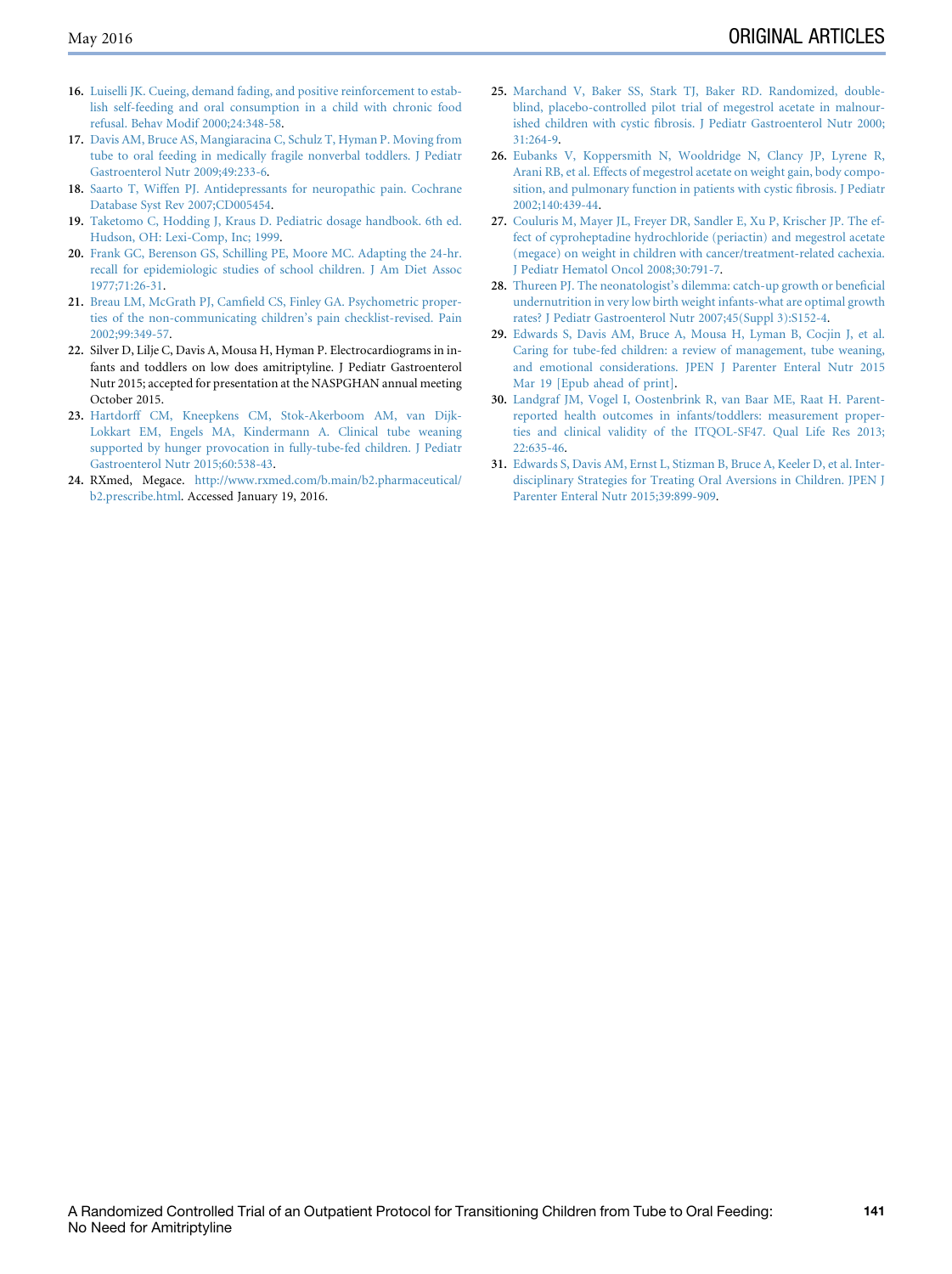<span id="page-6-0"></span>

Figure 2. CONSORT diagram. *MD*, physician.

| Table II. Pre-existing diagnoses at time of enrollment* |            |                                                                                                                                                                                             |
|---------------------------------------------------------|------------|---------------------------------------------------------------------------------------------------------------------------------------------------------------------------------------------|
| Age, y                                                  | <b>Sex</b> | <b>Diagnoses</b>                                                                                                                                                                            |
| 3                                                       | F          | Spastic quadriplegia, strabismus                                                                                                                                                            |
| 2                                                       | F          | Abnormal facies, hypotonia, developmental delay                                                                                                                                             |
| 4                                                       | М          | None <sup>†</sup>                                                                                                                                                                           |
| 4                                                       | F          | Cow milk protein allergy                                                                                                                                                                    |
| 2                                                       | М          | Abnormal facies, developmental delay                                                                                                                                                        |
| 6                                                       | F          | Abnormal facies, low muscle mass, hypotonia, developmental<br>delav                                                                                                                         |
| 2                                                       | М          | Developmental delay, GERD, asthma, allergies                                                                                                                                                |
| 3                                                       | F          | Autosomal deletion syndrome, webbed toes, GERD,<br>constipation                                                                                                                             |
| 4                                                       | М          | Developmental delay, constipation                                                                                                                                                           |
| 3                                                       | F          | Asthma                                                                                                                                                                                      |
| 4                                                       | М          | Constipation, sinusitis, GERD                                                                                                                                                               |
| 4                                                       | F          | Asthma, constipation                                                                                                                                                                        |
| 3                                                       | М          | Attention deficit hyperactivity disorder, GERD                                                                                                                                              |
| 3                                                       | F          | Respiratory failure (vent dependent), vomiting, constipation,<br>asthma, GERD                                                                                                               |
| 7                                                       | F          | GERD, recurrent ear infections, developmental delay                                                                                                                                         |
| 3                                                       | М          | Developmental delay                                                                                                                                                                         |
| 4                                                       | F          | Crohn's disease, reactive airway disease, colostomy,<br>scoliosis                                                                                                                           |
| 4                                                       | М          | Constipation, seizure disorder, short stature, developmental<br>delay, cerebral palsy, GERD                                                                                                 |
| 6                                                       | М          | Bronchopulmonary dysplasia, necrotizing enterocolitis,<br>postfundoplication, vomiting, constipation, attention deficit<br>hyperactivity disorder, patent ductus arteriosus<br>postligation |
| 4                                                       | М          | Reactive airway disease, GERD, hepatitis                                                                                                                                                    |

F, female; GERD, gastro-esophageal reflux disease; M, male.

\*For 1 patient who was consented, not enrolled, this information was not available, so they are not listed below.

†All patients had pre-existing diagnoses of feeding problems or failure to thrive prior to initiation of tube feedings.

|          | Table III. Baseline demographics for total sample, and |
|----------|--------------------------------------------------------|
| by group |                                                        |

|                | <b>Total sample</b> | <b>Amitriptyline</b> | <b>Placebo</b> |
|----------------|---------------------|----------------------|----------------|
| Ν              | 21                  | 9                    | 12             |
| Sex (% female) | 52.63               | 44.44                | 60.00          |
| Age, mean (SD) | 3.73(1.99)          | 3.54(2.25)           | 3.89(1.84)     |
| % Caucasian    | 80.95               | 100.00               | 66.67          |

Note: differences not statistically significant.